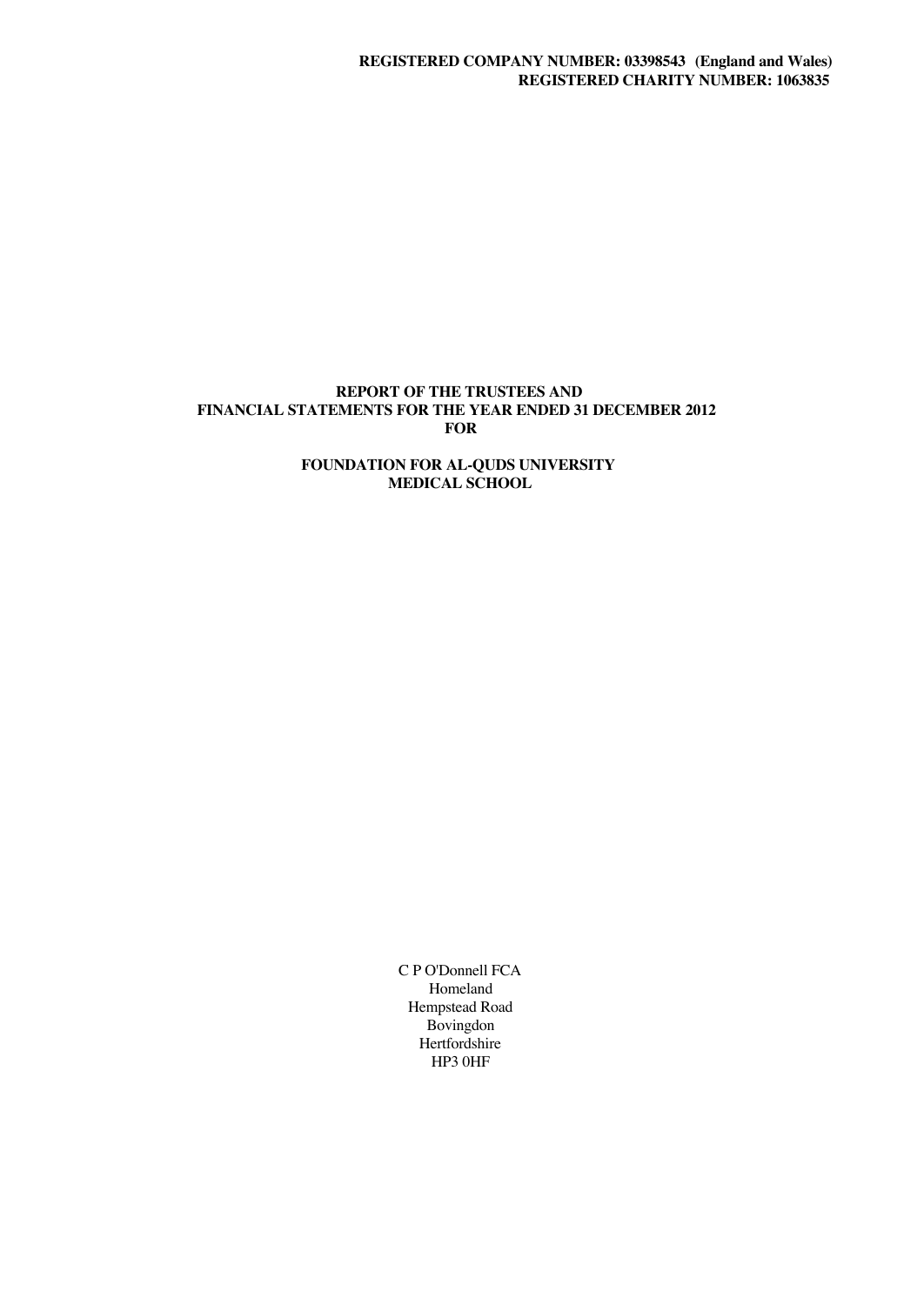# **CONTENTS OF THE FINANCIAL STATEMENTS FOR THE YEAR ENDED 31 DECEMBER 2012**

|                                            | Page       |
|--------------------------------------------|------------|
| Report of the Trustees                     | 1 to 2     |
| Independent Examiner's Report              | 3          |
| <b>Statement of Financial Activities</b>   |            |
| <b>Balance Sheet</b>                       | 5 to 6     |
| Notes to the Financial Statements          | $7$ to $8$ |
| Detailed Statement of Financial Activities | 9          |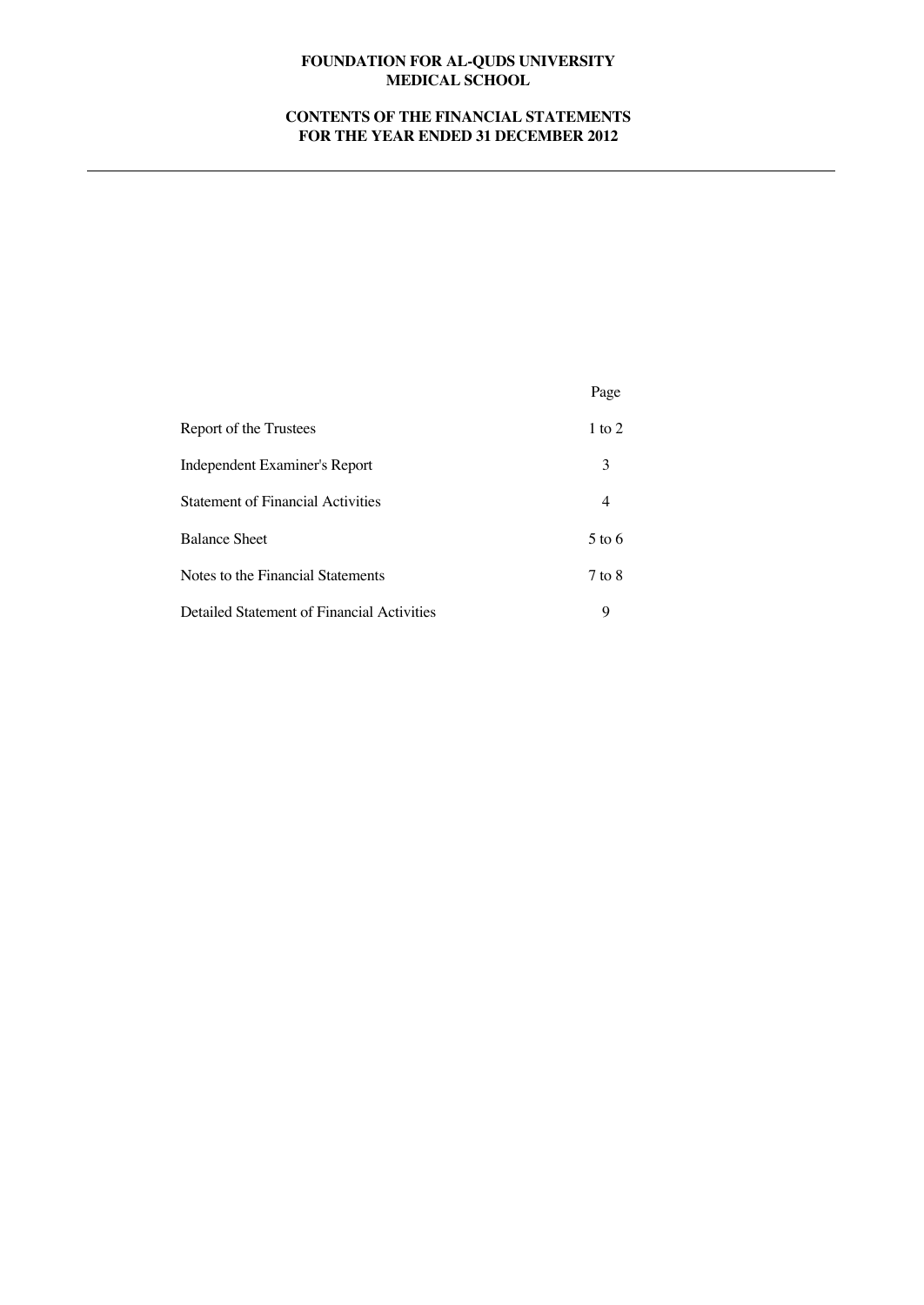## **REPORT OF THE TRUSTEES FOR THE YEAR ENDED 31 DECEMBER 2012**

The trustees who are also directors of the charity for the purposes of the Companies Act 2006, present their report with the financial statements of the charity for the year ended 31 December 2012. The trustees have adopted the provisions of the Statement of Recommended Practice (SORP) 'Accounting and Reporting by Charities' issued in March 2005.

### **REFERENCE AND ADMINISTRATIVE DETAILS**

**Registered Company number** 03398543 (England and Wales)

**Registered Charity number** 1063835

**Registered office**

20 Goodge Place London W1T 4SH

## **Trustees**

Dr M Bustami Dr S Haj Yahia Dr M El Tawil - resigned 9.7.13 Dr F Haddad Dr A Massoud T Leonard Dr L Nashef S Shehadeh<br>Ms M Masri  $-$  resigned 17.7.12

#### **Company Secretary** A A Wolton

# **Independent examiner**

C P O'Donnell FCA Homeland Hempstead Road Bovingdon Hertfordshire HP3 0HF

# **STRUCTURE, GOVERNANCE AND MANAGEMENT**

## **Governing document**

The charity is controlled by its governing document, a deed of trust, and constitutes a limited company, limited by guarantee, as defined by the Companies Act 2006.

## **Risk management**

The trustees have a duty to identify and review the risks to which the charity is exposed and to ensure appropriate controls are in place to provide reasonable assurance against fraud and error.

# **OBJECTIVES AND ACTIVITIES**

The Foundation for Al-Quds University Medical School (FQMS) was incorporated on 3 July 1997 as a company limited by guarantee No. 3398543. FQMS received registration of its charitable status from the Charity Commissioners on 7 August 1997 with the registered charity number 1063835. The principal charitable objects of FQMS are for the advancement of education in the public field of medicine and in particular for the advancement of all aspects of the work of the Medical School at Al-Quds University. At the time of formation this was the only Palestinian medical school: the charity has now extended its work to support schools in Gaza and Nablus. In recognition it has adopted a working name in addition to FQMS: The Al-Quds Foundation for Medical Schools in Palestine.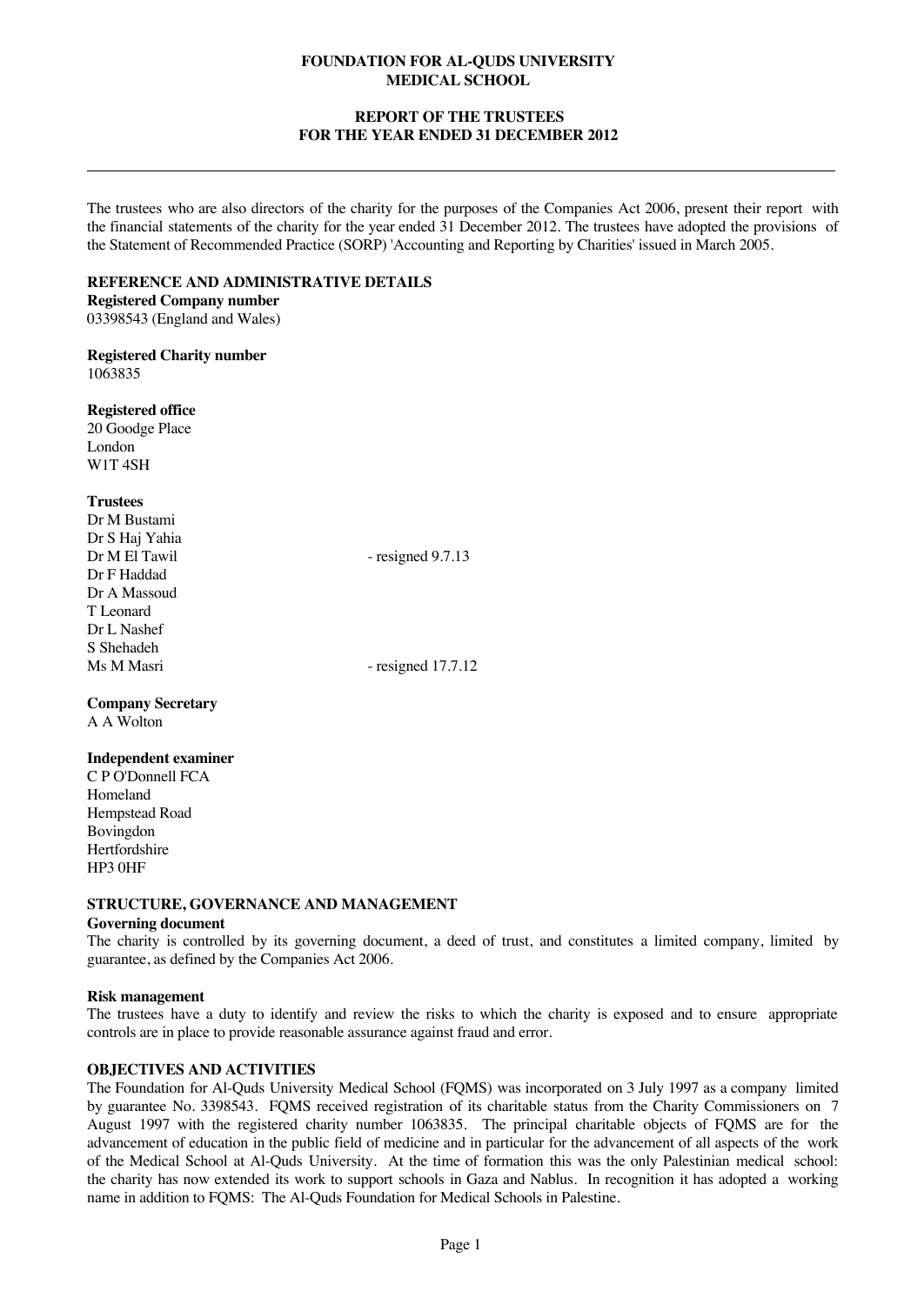## **REPORT OF THE TRUSTEES FOR THE YEAR ENDED 31 DECEMBER 2012**

#### **OBJECTIVES AND ACTIVITIES**

The accounts with this report cover the year to 31 December 2012. The fourteenth AGM of the Foundation held on Thursday 17 May 2012 was kindly hosted by Mrs Dalia Salam Rishani & Mr Ramzi Rishani. The following trustees retired and were re-appointed: Lina Nashef, Said Sheladeh, Mahmoud Bustami, Mohamed El-Tawil. As provided by the articles of association, the remaining trustees continued to hold office, one third retiring in rotation at successive AGMs. The trustees for the period were Dr Mahmud Bustami, Dr Fuad Haddad, Dr Saleem Haj-Yahia, Mr Anthony Leonard (treasurer), Dr Ahmed Massoud, Dr Lina Nashef (chair) and Mr Said Shehadeh. We accepted the resignation of Dr Mohamed El-Tawil. Mr Adam Wolton continued as secretary and Dr Jeanne Frossard as officer for student affairs. Dr Khaled Dawas attended some trustees meetings as observer with a view to joining as trustee. Meetings of the trustees in the year 2012 were held on 26 January 2012 and 2 August 2012. In between formal meetings, trustees were in regular email contact at least monthly.

FQMS continued to support external teachers and examiners, student electives, temporary student accommodation during clinical placements, conferences, and postgraduate training. Student debt relief was not sought in 2012. One pathology trainee (Cairo) from Gaza continued on course, while the Al Quds pathology trainee in Jordan decided to withdraw. Our support for neurosurgical trainee (Southampton) was completed in early 2012. The neurosurgical trainees are NHS funded (Cardiff and Southampton). In summer 2012 two postgraduate neurology trainees returned to Palestine, one to Gaza, the other to the West Bank. One renal postgraduate trainee started in November 2012 (Canterbury). Students from Al Quds, An-Najah, the Islamic University and Al Azhar Universities were supported by FQMS for their elective period outside Palestine. We thank our colleague Dr Jeanne Frossard for being the FQMS lead on this and other student affairs. We are particularly grateful to the students' host institutions and supervisors and to all who helped in their reception and placement. FQMS congratulates the Deans and all their colleagues and students for continuing progress in the face of immense difficulties. FQMS entered into partnership with the Arab Fund for Economic and Social Development, with local partner Juzoor, to further subspecialty postgraduate training in the UK. The fundraising dinner, normally held in November, was delayed until spring 2013. FQMS held a fundraising function in association with MICA Art Gallery in October 2012, which was attended and generously supported by many FQMS members and friends. The evening raised the public profile of FQMS, updating those present on the work of the charity and the difficulties faced by all. We are grateful to Mr Farouk Ayoub for help with the printed material and all artists for their contribution, in particular Mrs Juliet Schubart, Mrs Laila Shawa and Mr Ahsan Abbas.

For the preparation of the accounts which form part of this report, FQMS is especially grateful to our Treasurer Mr Anthony Leonard, who prepared the records, and to our auditors Messrs C P O'Donnell & Co.. The reporting accountants Messrs C P O'Donnell & Co., Chartered Accountants, have indicated their willingness to continue in office.

Many members, not specifically mentioned, have made extremely generous donations to the charity as well as giving of their time and skills. The trustees are grateful for all their support and encouragement. We remain committed to the development of FQMS in expertise and service towards the fulfillment of its objective of further medical education for Palestine.

## **ON BEHALF OF THE BOARD** :

............................................. Dr L Nashef - Trustee

Date: .............................................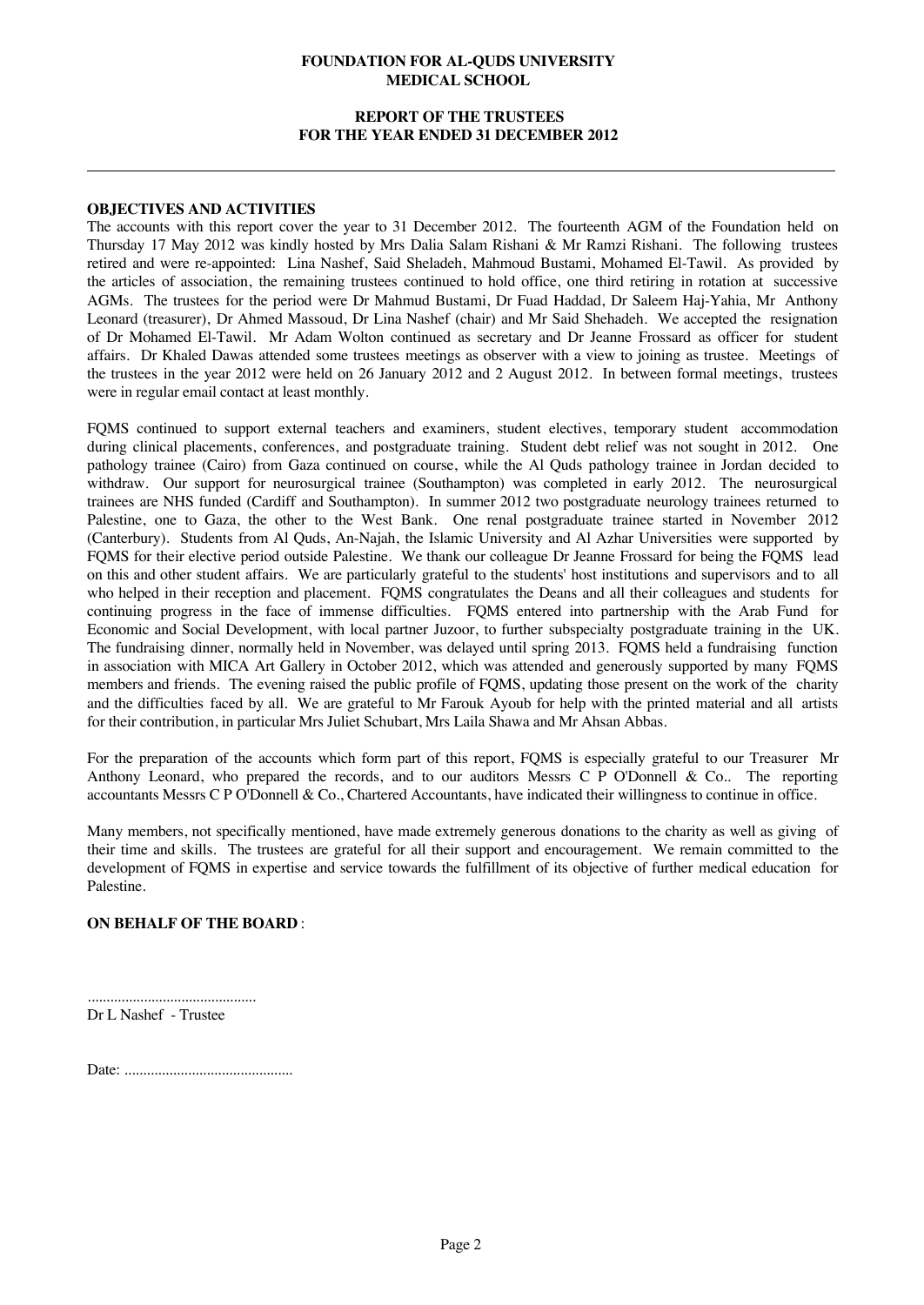## **INDEPENDENT EXAMINER'S REPORT TO THE TRUSTEES OF FOUNDATION FOR AL-QUDS UNIVERSITY MEDICAL SCHOOL**

I report on the accounts for the year ended 31 December 2012 set out on pages four to eight.

#### **Respective responsibilities of trustees and examiner**

The charity's trustees (who are also the directors for the purposes of company law) are responsible for the preparation of the accounts. The charity's trustees consider that an audit is not required for this year (under Section 144(2) of the Charities Act 2011 (the 2011 Act)) and that an independent examination is required.

Having satisfied myself that the charity is not subject to audit under company law and is eligible for independent examination, it is my responsibility to:

- examine the accounts under Section 145 of the 2011 Act
- to follow the procedures laid down in the General Directions given by the Charity Commission (under Section 145(5)(b) of the 2011 Act); and
- to state whether particular matters have come to my attention.

## **Basis of the independent examiner's report**

My examination was carried out in accordance with the General Directions given by the Charity Commission. An examination includes a review of the accounting records kept by the charity and a comparison of the accounts presented with those records. It also includes consideration of any unusual items or disclosures in the accounts, and seeking explanations from you as trustees concerning any such matters. The procedures undertaken do not provide all the evidence that would be required in an audit, and consequently no opinion is given as to whether the accounts present a 'true and fair view ' and the report is limited to those matters set out in the statements below.

## **Independent examiner's statement**

In connection with my examination, no matter has come to my attention:

- (1) which gives me reasonable cause to believe that, in any material respect, the requirements
	- to keep accounting records in accordance with Section 386 and 387 of the Companies Act 2006; and
	- to prepare accounts which accord with the accounting records, comply with the accounting requirements of Sections 394 and 395 of the Companies Act 2006 and with the methods and principles of the Statement of Recommended Practice: Accounting and Reporting by Charities

have not been met; or

(2) to which, in my opinion, attention should be drawn in order to enable a proper understanding of the accounts to be reached.

C P O'Donnell FCA Homeland Hempstead Road Bovingdon Hertfordshire HP3 0HF

Date: .............................................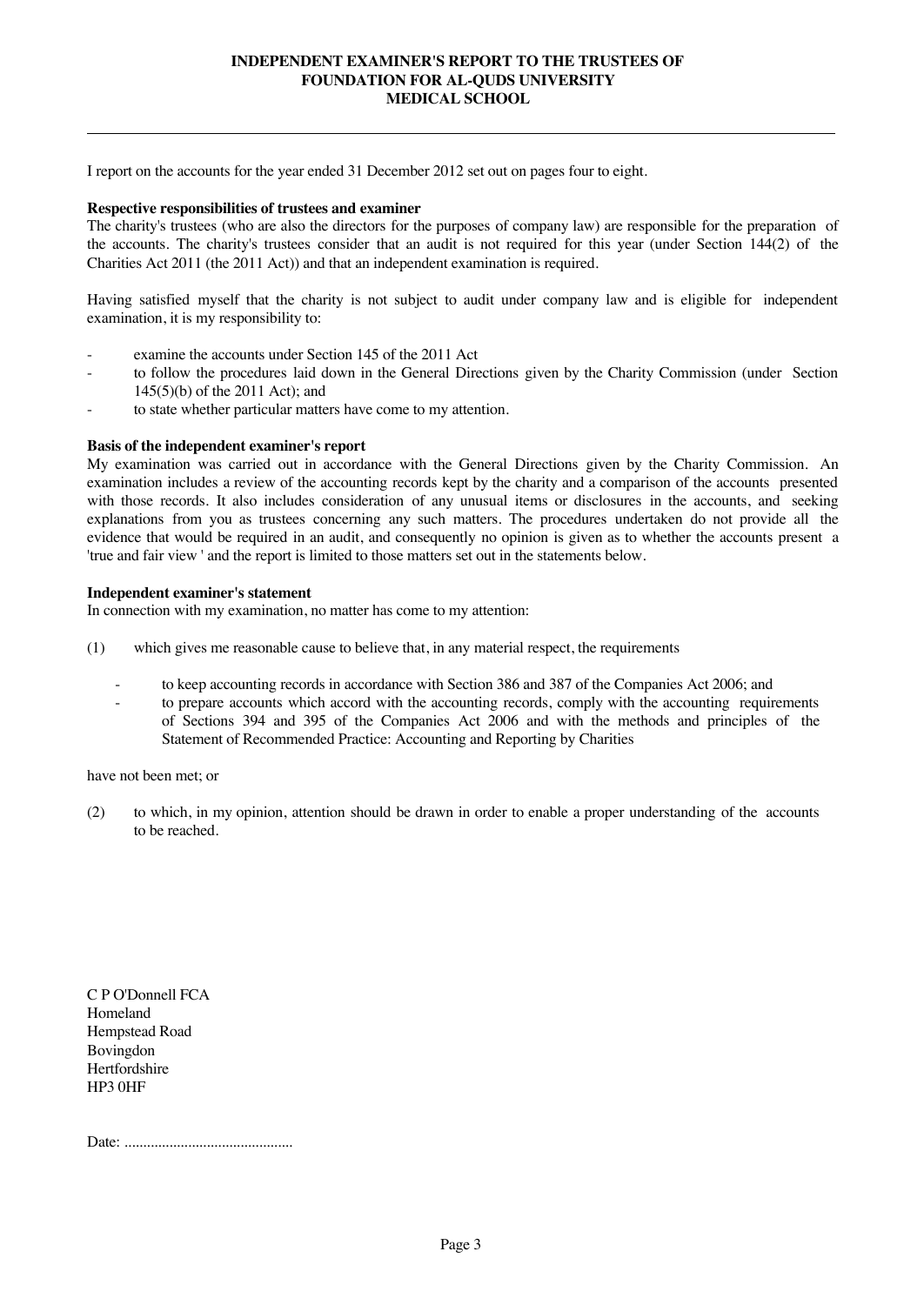# **STATEMENT OF FINANCIAL ACTIVITIES FOR THE YEAR ENDED 31 DECEMBER 2012**

| <b>INCOMING RESOURCES</b><br>Incoming resources from generated funds<br>Voluntary income<br>Investment income<br><b>Total incoming resources</b>                                                                                             | <b>Notes</b><br>$\overline{c}$ | 31.12.12<br>Unrestricted<br>funds<br>$\pounds$<br>32,298<br>3,447<br>35,745 | 31.12.11<br>Total<br>funds<br>£<br>118,342<br>2,935<br>121,277 |
|----------------------------------------------------------------------------------------------------------------------------------------------------------------------------------------------------------------------------------------------|--------------------------------|-----------------------------------------------------------------------------|----------------------------------------------------------------|
|                                                                                                                                                                                                                                              |                                |                                                                             |                                                                |
| <b>RESOURCES EXPENDED</b><br><b>Costs of generating funds</b><br>Costs of generating voluntary income<br><b>Charitable activities</b><br>Tuition support for medical students.<br><b>Governance costs</b><br><b>Total resources expended</b> |                                | 7,874<br>139,799<br>780<br>148,453                                          | (2,215)<br>181,027<br>780<br>179,592                           |
| NET INCOMING/(OUTGOING)<br><b>RESOURCES</b>                                                                                                                                                                                                  |                                | (112,708)                                                                   | (58,315)                                                       |
| <b>RECONCILIATION OF FUNDS</b>                                                                                                                                                                                                               |                                |                                                                             |                                                                |
| <b>Total funds brought forward</b>                                                                                                                                                                                                           |                                | 735,651                                                                     | 793,966                                                        |
| <b>TOTAL FUNDS CARRIED FORWARD</b>                                                                                                                                                                                                           |                                | 622,943                                                                     | 735,651                                                        |

The notes form part of these financial statements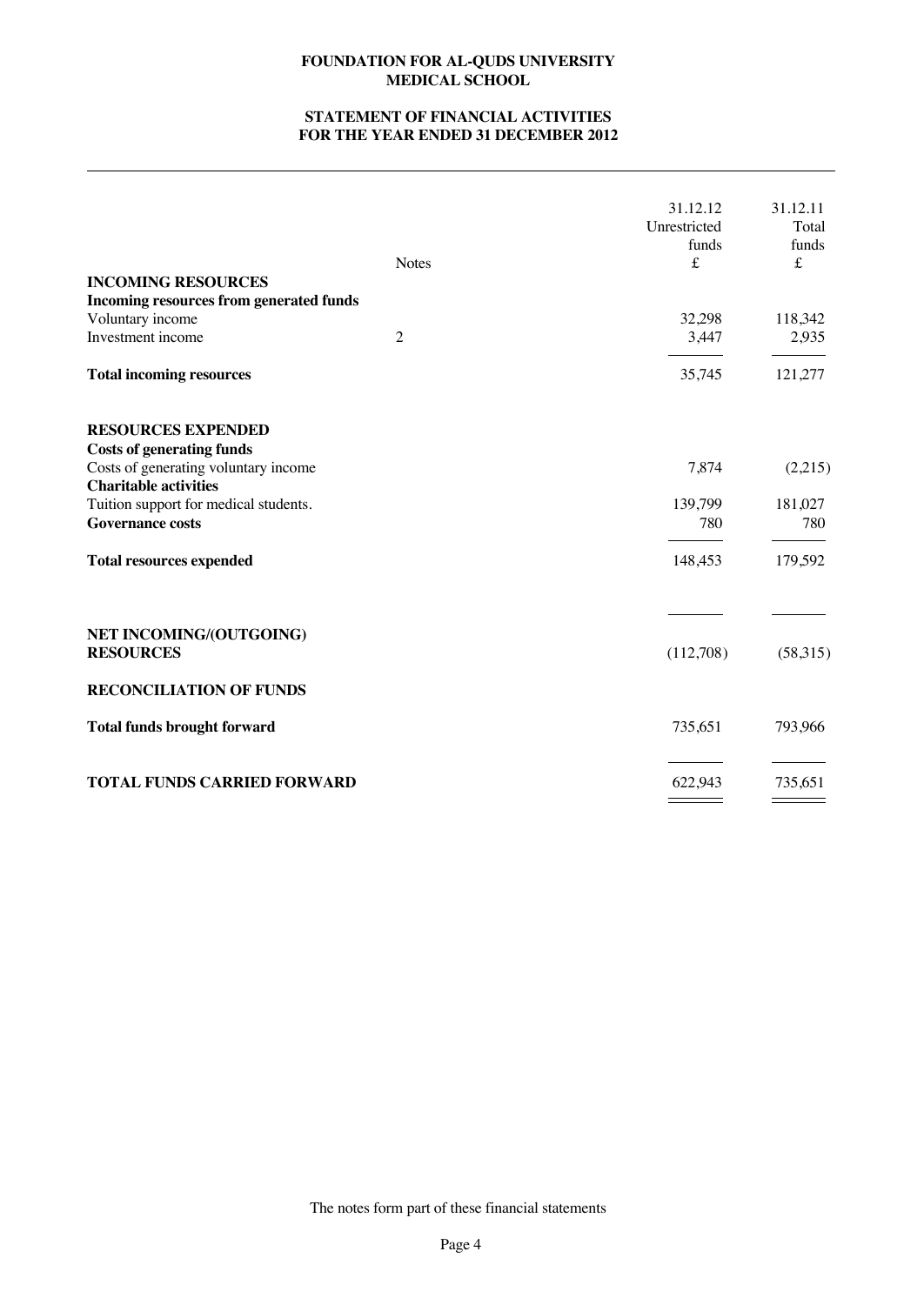## **BALANCE SHEET AT 31 DECEMBER 2012**

|                                     | <b>Notes</b>   | 31.12.12<br>Unrestricted<br>funds<br>$\pounds$ | 31.12.11<br>Total<br>funds<br>$\pounds$ |
|-------------------------------------|----------------|------------------------------------------------|-----------------------------------------|
| <b>CURRENT ASSETS</b>               |                |                                                |                                         |
| Debtors<br>Cash at bank             | $\overline{4}$ | 11,617<br>612,107                              | 33,930<br>717,512                       |
|                                     |                | 623,724                                        | 751,442                                 |
| <b>CREDITORS</b>                    | 5              |                                                |                                         |
| Amounts falling due within one year |                | (781)                                          | (15,791)                                |
| NET CURRENT ASSETS                  |                | 622,943                                        | 735,651                                 |
| TOTAL ASSETS LESS CURRENT           |                |                                                |                                         |
| <b>LIABILITIES</b>                  |                | 622,943                                        | 735,651                                 |
| <b>NET ASSETS</b>                   |                | 622,943                                        | 735,651                                 |
| <b>FUNDS</b>                        | 6              |                                                |                                         |
| Unrestricted funds                  |                | 622,943                                        | 735,651                                 |
| <b>TOTAL FUNDS</b>                  |                | 622,943                                        | 735,651                                 |

The notes form part of these financial statements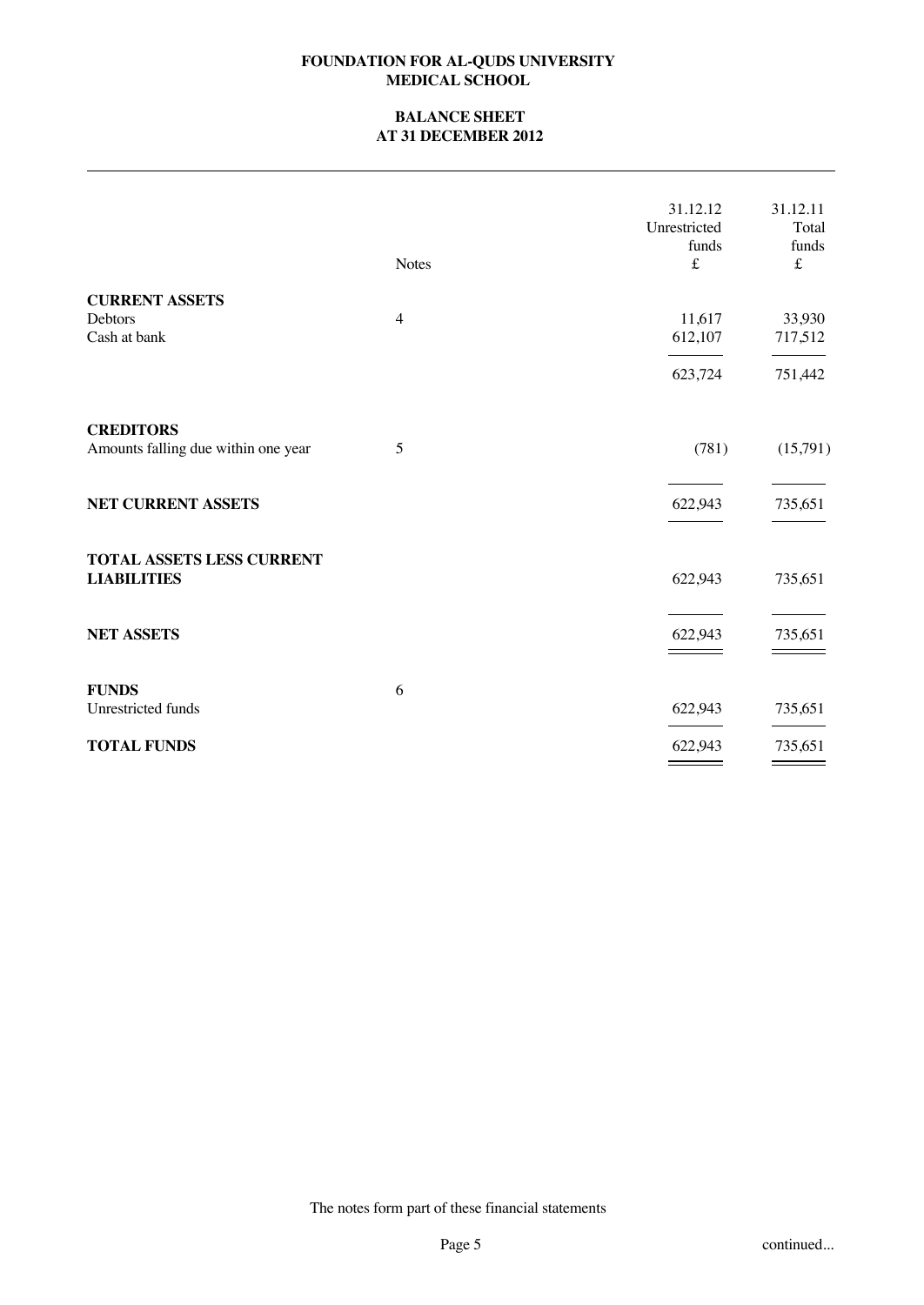## **BALANCE SHEET - CONTINUED AT 31 DECEMBER 2012**

The charitable company is entitled to exemption from audit under Section 477 of the Companies Act 2006 for the year ended 31 December 2012.

The members have not required the charitable company to obtain an audit of its financial statements for the year ended 31 December 2012 in accordance with Section 476 of the Companies Act 2006.

The trustees acknowledge their responsibilities for

- (a) ensuring that the charitable company keeps accounting records that comply with Sections 386 and 387 of the Companies Act 2006 and
- (b) preparing financial statements which give a true and fair view of the state of affairs of the charitable company as at the end of each financial year and of its surplus or deficit for each financial year in accordance with the requirements of Sections 394 and 395 and which otherwise comply with the requirements of the Companies Act 2006 relating to financial statements, so far as applicable to the charitable company.

These financial statements have been prepared in accordance with the special provisions of Part 15 of the Companies Act 2006 relating to small charitable companies and with the Financial Reporting Standard for Smaller Entities (effective April 2008).

The financial statements were approved by the Board of Trustees on ............................................. and were signed on its behalf by:

............................................. Dr L Nashef -Trustee

The notes form part of these financial statements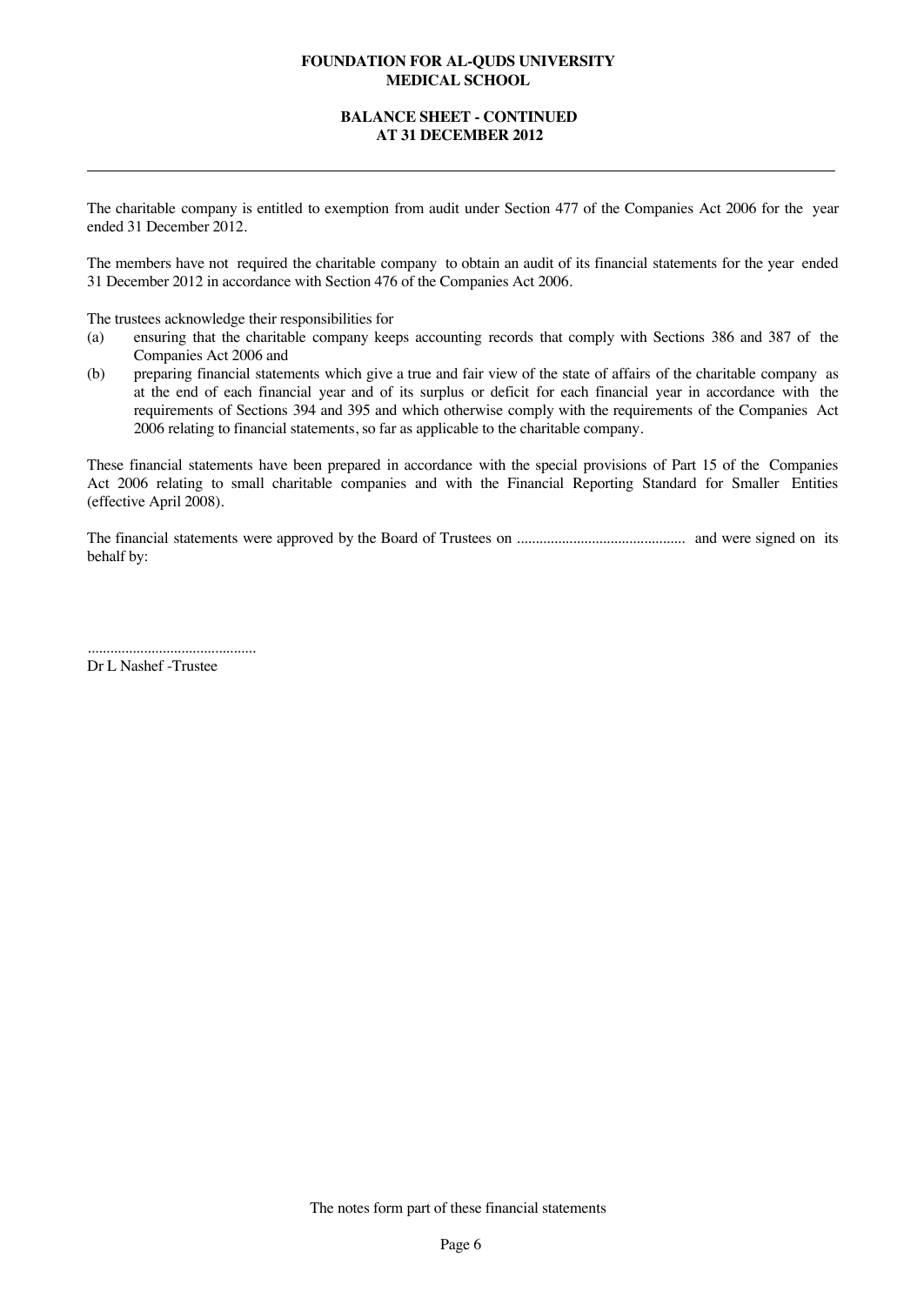## **NOTES TO THE FINANCIAL STATEMENTS FOR THE YEAR ENDED 31 DECEMBER 2012**

### **1. ACCOUNTING POLICIES**

#### **Accounting convention**

The financial statements have been prepared under the historical cost convention, and in accordance with the Financial Reporting Standard for Smaller Entities (effective April 2008), the Companies Act 2006 and the requirements of the Statement of Recommended Practice, Accounting and Reporting by Charities.

#### **Incoming resources**

All incoming resources are included on the Statement of Financial Activities when the charity is legally entitled to the income and the amount can be quantified with reasonable accuracy.

#### **Resources expended**

Expenditure is accounted for on an accruals basis and has been classified under headings that aggregate all cost related to the category. Where costs cannot be directly attributed to particular headings they have been allocated to activities on a basis consistent with the use of resources. Grants offered subject to conditions which have not been met at the year end date are noted as a commitment but not accrued as expenditure.

### **Taxation**

The charity is exempt from corporation tax on its charitable activities.

### **Fund accounting**

Unrestricted funds can be used in accordance with the charitable objectives at the discretion of the trustees.

Restricted funds can only be used for particular restricted purposes within the objects of the charity. Restrictions arise when specified by the donor or when funds are raised for particular restricted purposes.

Further explanation of the nature and purpose of each fund is included in the notes to the financial statements.

## **2. INVESTMENT INCOME**

|                   | 31.12.12 | 31.12.11      |
|-------------------|----------|---------------|
|                   | ∼        | t             |
| Interest received | 3.447    | 2,935         |
|                   |          | $\sim$ $\sim$ |

## **3. TRUSTEES' REMUNERATION AND BENEFITS**

There were no trustees' remuneration or other benefits for the year ended 31 December 2012 nor for the year ended 31 December 2011 .

#### **Trustees' expenses**

There were no trustees' expenses paid for the year ended 31 December 2012 nor for the year ended 31 December 2011.

## **4. DEBTORS: AMOUNTS FALLING DUE WITHIN ONE YEAR**

|               | 31.12.12 | 31.12.11 |
|---------------|----------|----------|
|               |          | f        |
| Other debtors | 11,617   | 33,930   |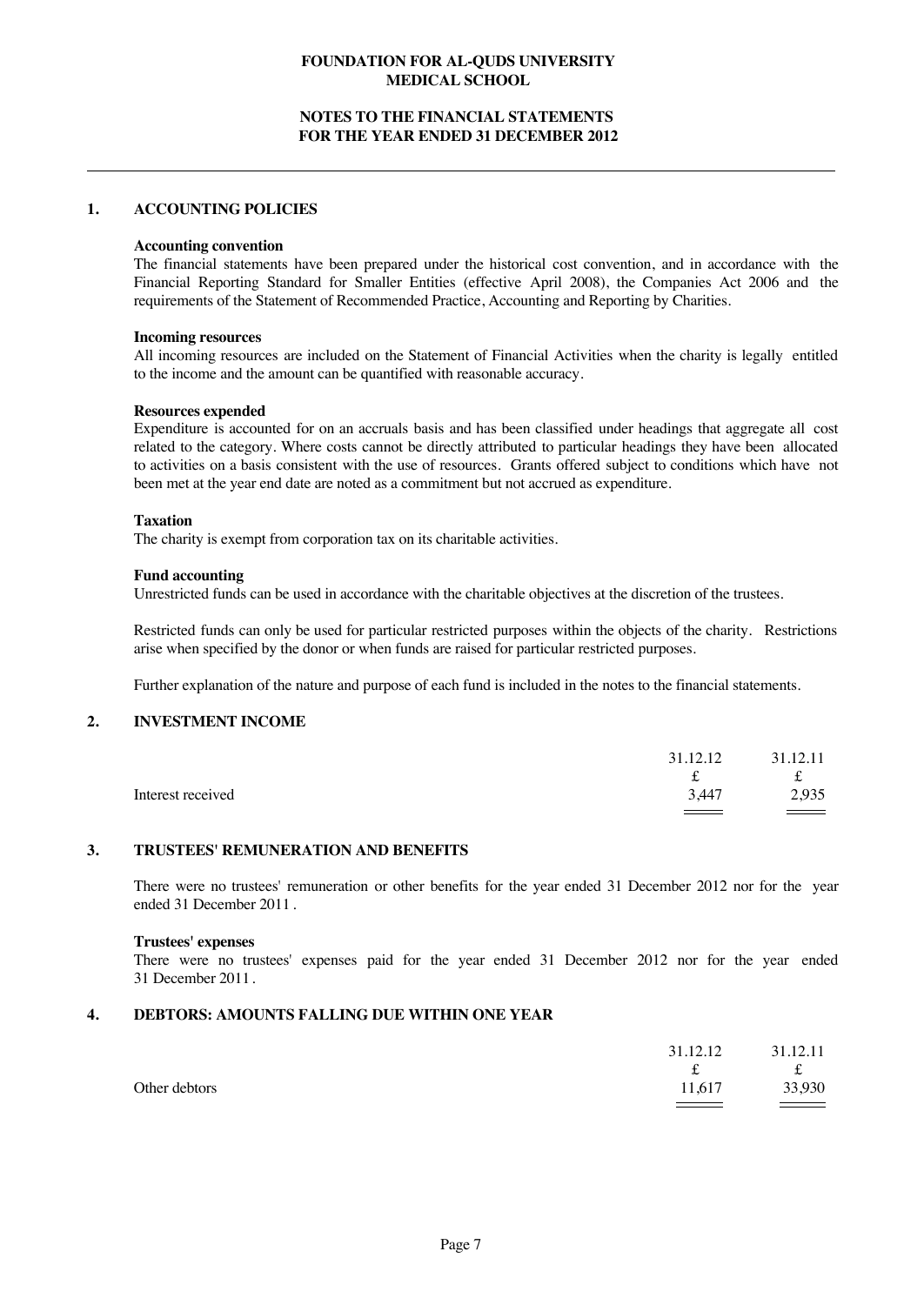# **NOTES TO THE FINANCIAL STATEMENTS - CONTINUED FOR THE YEAR ENDED 31 DECEMBER 2012**

# **5. CREDITORS: AMOUNTS FALLING DUE WITHIN ONE YEAR**

|                 | 31.12.12          | 31.12.11      |
|-----------------|-------------------|---------------|
|                 | s                 | t.            |
| Other creditors | 781               | 15,791        |
|                 | $\equiv$ $\equiv$ | $\sim$ $\sim$ |

## **6. MOVEMENT IN FUNDS**

|                                           | Net movement   |               |                  |
|-------------------------------------------|----------------|---------------|------------------|
|                                           | At 1.1.12<br>£ | in funds<br>£ | At 31.12.12<br>£ |
| <b>Unrestricted funds</b><br>General fund | 735.651        | (112,708)     | 622,943          |
| <b>TOTAL FUNDS</b>                        | 735.651        | (112,708)     | 622,943          |

Net movement in funds, included in the above are as follows:

|                                           | Incoming<br>resources<br>£ | Resources<br>expended | Movement in<br>funds<br>£ |
|-------------------------------------------|----------------------------|-----------------------|---------------------------|
| <b>Unrestricted funds</b><br>General fund | 35,745                     | (148, 453)            | (112,708)                 |
| <b>TOTAL FUNDS</b>                        | 35,745                     | (148, 453)            | (112,708)                 |